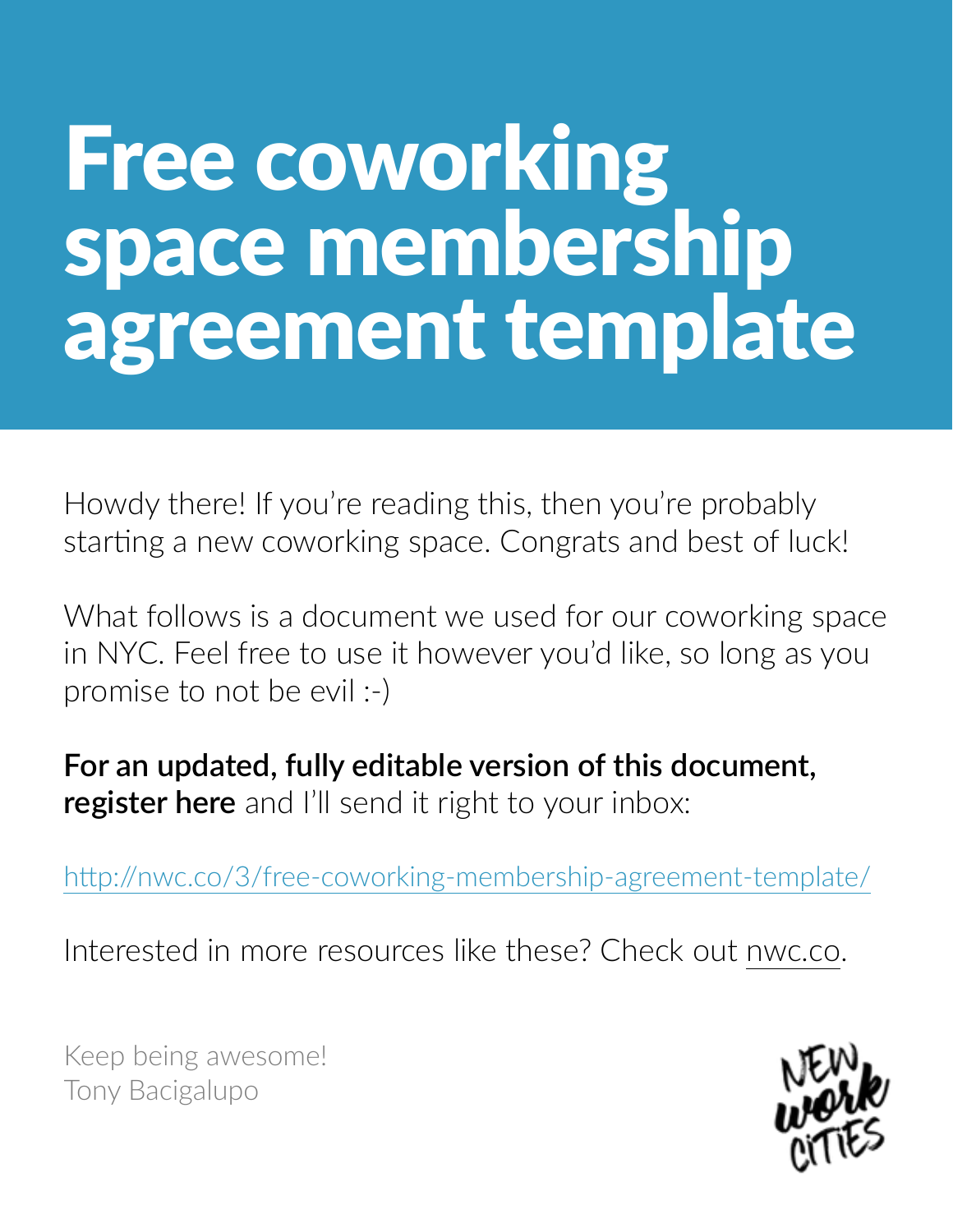# **Coworking Membership Agreement**

New Work City offers a shared, community-driven workspace for location-independent workers. It exists because of you and for you. As a member, you will not just be a customer of New Work City; you'll be an active part of what New Work City is and does for you and for others.

# **Membership Features**

Below are some, but not all, of the benefits members receive as part of their membership:

# **All Memberships**

- Access to high-speed wired and wireless internet
- Use of conference room (as available)
- Free admission to events held in the space
- Access to the space during normal operating hours (9:00am 5:00pm Monday thru Friday, except holidays), as well as freedom to use the space during other hours if a manager is present.

# **Drop-In (\$25/day)**

People interested in dropping in for the day can do so for a day rate, provided there is sufficient space. Contact us ahead of time for availability at [info@nwc.co](mailto:info@nwc.co?subject=), or @nwc on Twitter.

# **Basic (\$25/month)**

- Access one day per calendar month
- Discount on additional days (\$20 per additional day)

## **Part-Time (\$200/month)**

- Access up to two days per calendar week
- Discount on additional days (\$15 per additional day)

## **Full-Time (\$550/month)**

- Access to a dedicated desk for your exclusive use
- Priority on use of conference room
- Use of mailing address
- The right to 24/7 access (price and/or deposit for keys to be determined)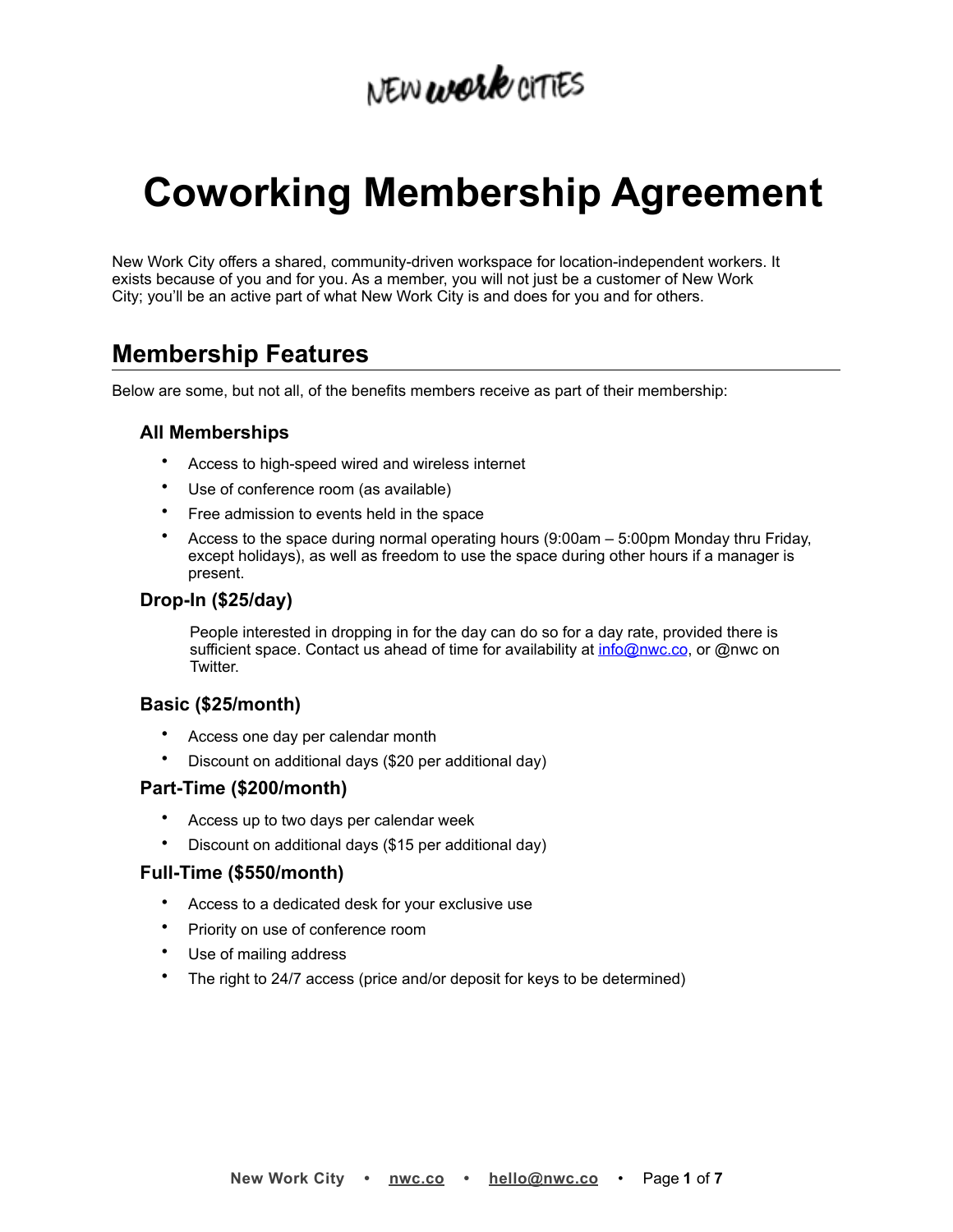# **Payment Terms & Options**

### **Dates**

- All membership payments are due on the first business day of each month.
- New Work City reserves the right to charge late fees and/or withhold services if payments are not received on time.
- **Note: To all members signing up for membership before the space opens, memberships and payments will begin on November 1st.**

# **Payment Methods**

- Members may pay via Cash, PayPal, or Google Checkout.

# **Choose A Membership Level**

Please indicate quantity of memberships, if applicable.

- **\_\_\_ Full-Time Membership (\$550/month)**
- **\_\_\_ Part-Time Membership (\$200/month)**
- **\_\_\_ Basic Membership (\$50/month)**

**I have paid \$\_\_\_\_\_\_\_\_\_\_ in advance, which includes a one month security deposit and \_\_\_ months of membership.** 

Membership will commence on \_\_\_\_\_\_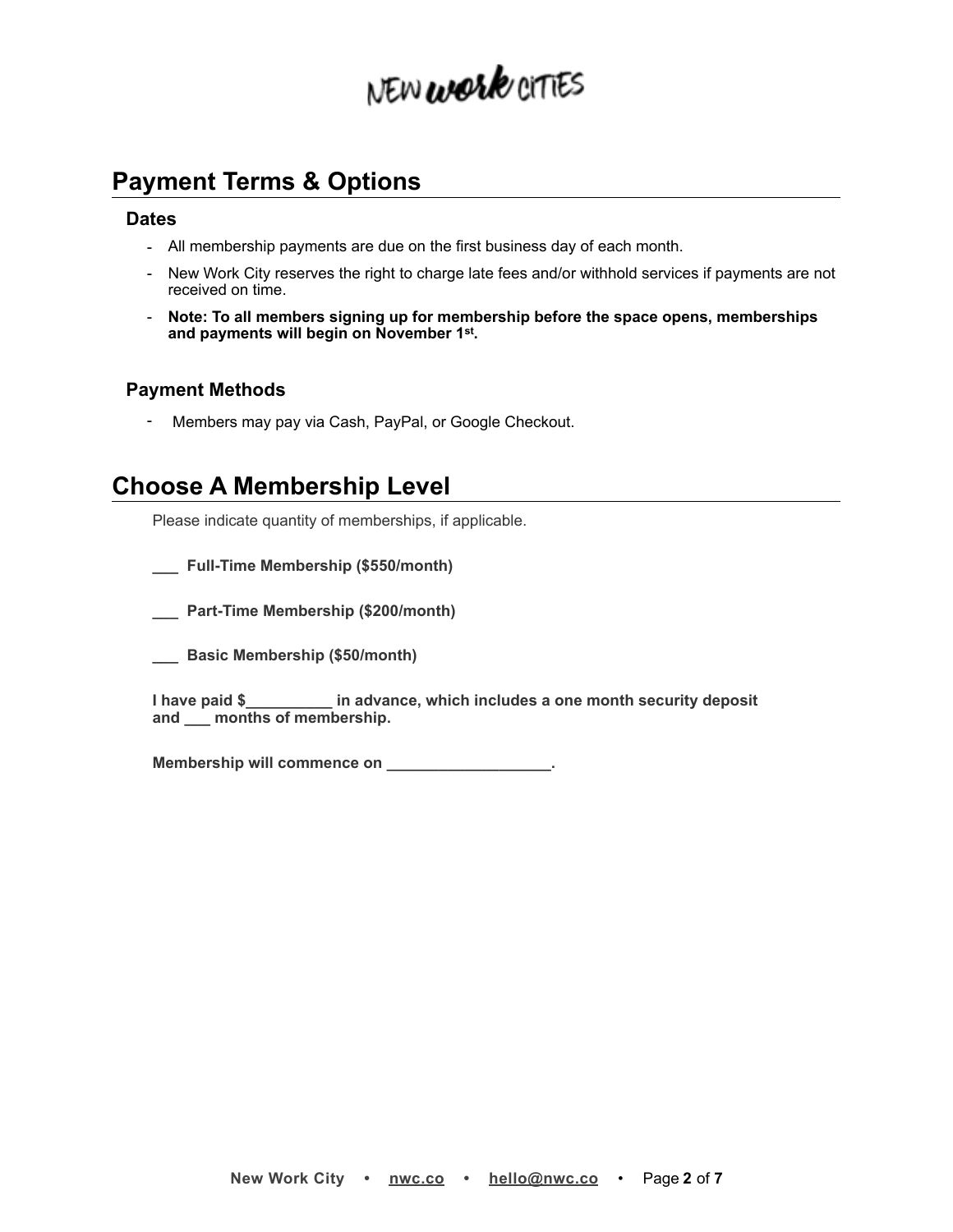# **Contact Information**

**Name:**

**Home address:**

**Phone:**

**Email:**

**Company (if applicable):**

**Position:**

**Web address:**

**Is it OK to publish your name, company, position, and web site on our member directory and web site? Your personal contact information (phone, address, email) will be kept private.** 

\_\_\_ Yes \_\_\_ No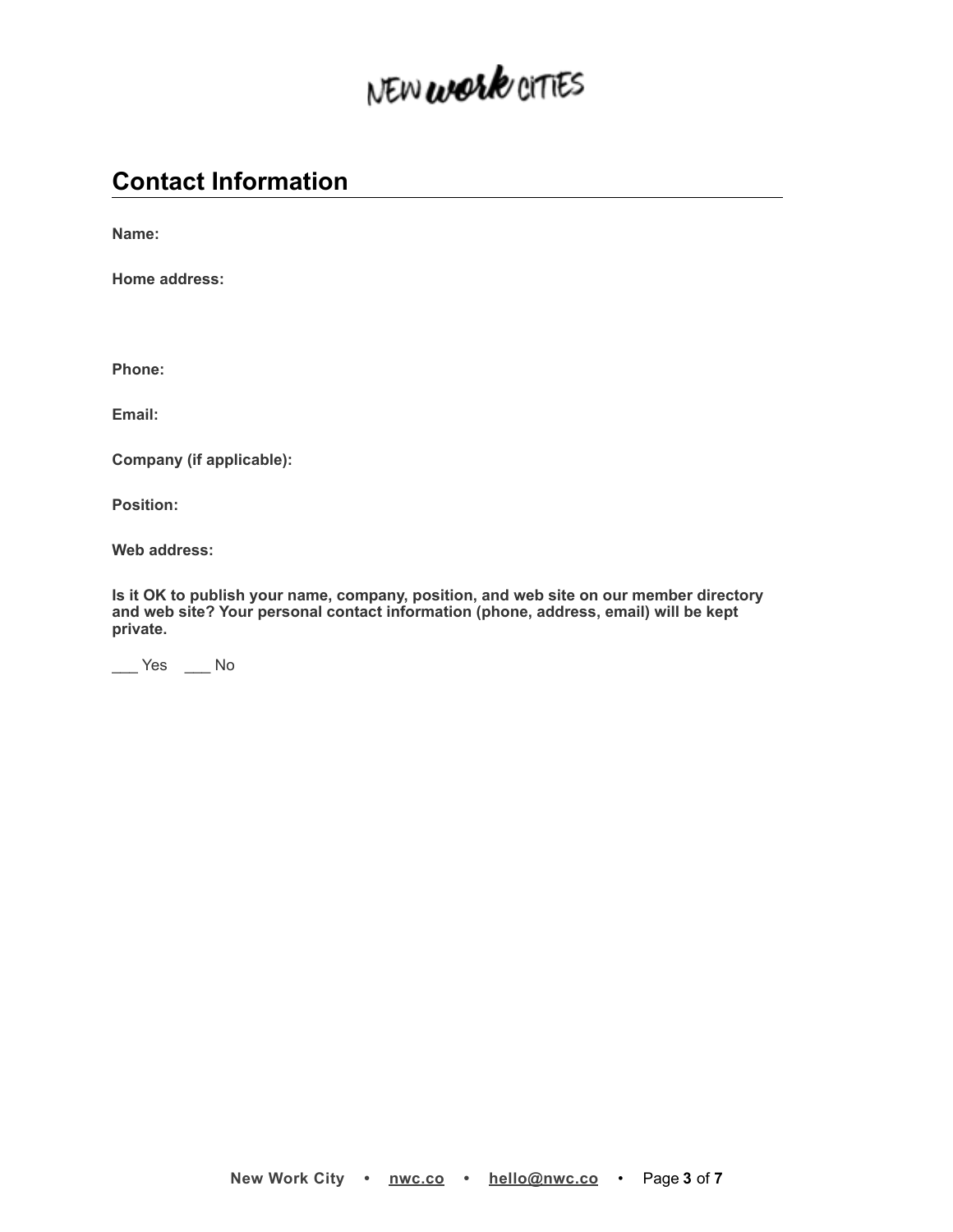# **Terms of Use**

Our TOU is long and boring, but it's important that you read it carefully to understand your rights and protections, as well as ours. We hope to be able to simplify these terms in the future. Please contact us at **info@nwc.co** if you have questions regarding this TOU.

### **1. Acceptance of Terms.**

The services New Work City, LLC ("New Work City") provides to you, the undersigned (including but not limited to use of office space and access to Internet), are subject to the following Terms of Use ("TOU").

New Work City reserves the right to update the TOU at any time. New Work City will attempt to contact you to notify you of any updates within 30 days of their enactment using the contact information provided in the Membership Agreement.

### **2. Description of Services.**

New Work City may provide you with access to office space, work stations, Internet access, office equipment, conference space, knowledge resources, and other services as New Work City may provide from time to time (collectively, "Services"). The Services at all times are subject to the TOU.

### **3. No Unlawful or Prohibited Use.**

As a condition of your use of the Services, you will not use the Services for any purpose that is unlawful or prohibited by these terms, conditions and notices. You may not use the Services in any manner that could damage, disable, overburden, or impair any New Work City server, or the network(s) connected to any New Work City server, or interfere with any other party's use and enjoyment of any Services. You may not attempt to gain unauthorized access to any Services, or accounts, computer systems or networks connected to any New Work City server or to any of the Services, through hacking, password mining or any other means. You may not obtain or attempt to obtain any materials or information through any means not intentionally made available through the Services.

You hereby represent and warrant that you have all requisite legal power and authority to enter into and abide by the terms and conditions of this TOU and no further authorization or approval is necessary. You further represent and warrant that your participation or use of the Services will not conflict with or result in any breach of any license, contract, agreement or other instrument or obligation to which you are a party.

#### **4. Use of services.**

You agree that when participating in or using the Services, you will not:

- a. Use the Services in connection with contests, pyramid schemes, chain letters, junk email, spamming or any duplicative or unsolicited message (commercial or otherwise);
- b. Defame, abuse, harass, stalk, threaten or otherwise violate the legal rights (such as rights of privacy and publicity) of others;
- c. Publish, post, upload, distribute or disseminate any inappropriate, profane, defamatory, obscene, indecent or unlawful topic, name, material or information on or through New Work City Services;
- d. Upload, or otherwise make available, files that contain images, photographs, software or other material protected by intellectual property laws, including, by way of example, and not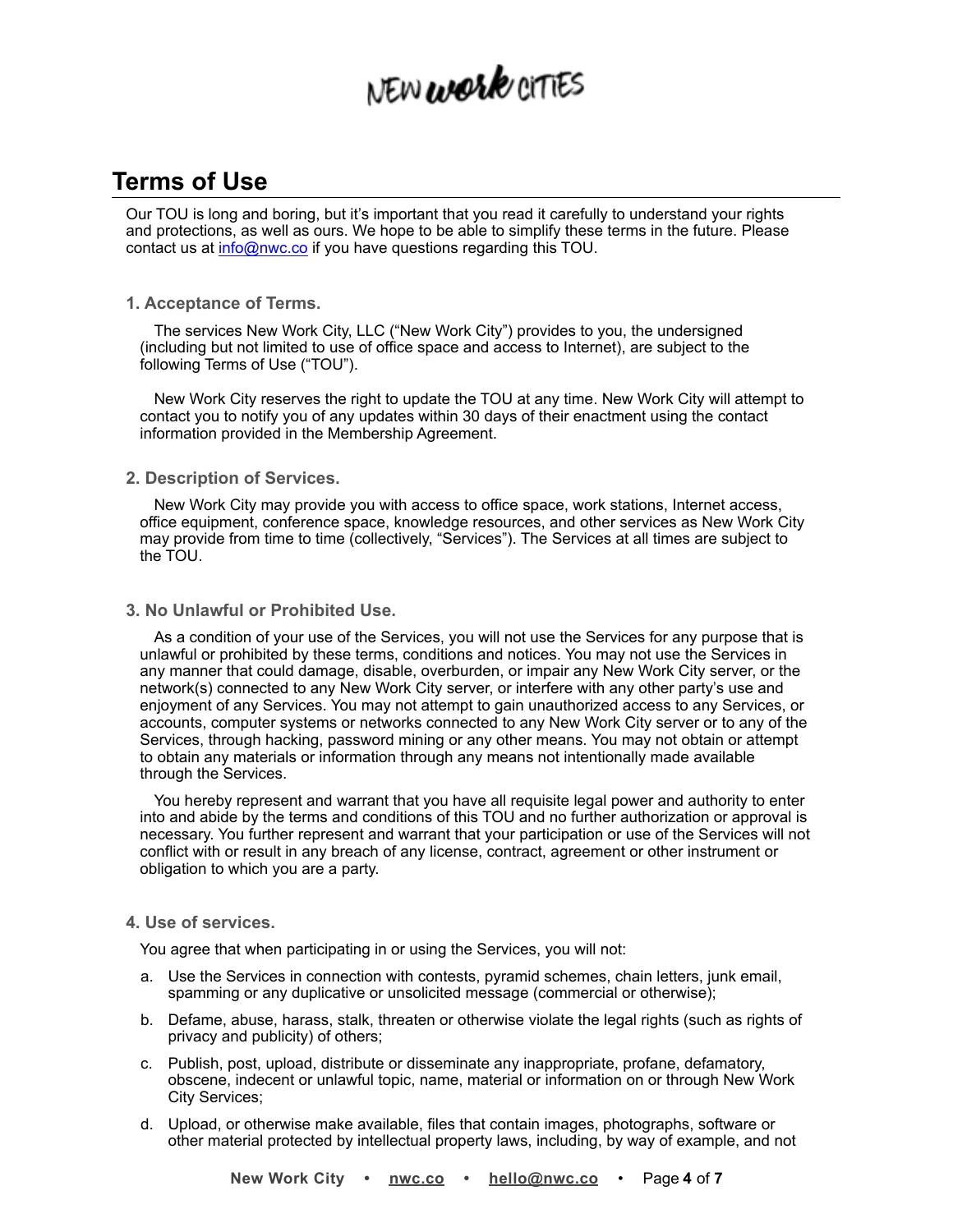as limitation, copyright or trademark laws (or by rights of privacy or publicity) unless you own or control the rights thereto or have received all necessary consent to do the same;

- e. Use any material or information, including images or photographs, which are made available through the Services in any manner that infringes any copyright, trademark, patent, trade secret, or other proprietary right of any party;
- f. Upload files that contain viruses, Trojan Horses, worms, time bombs, cancelbots, corrupted files, or any other similar software or programs that may damage the operation of another's computer or property of another;
- g. Download any file(s) that you know, or reasonably should know, cannot be legally reproduced, displayed, performed, and/or distributed in such manner;
- h. Restrict or inhibit any other user from using and enjoying the Services;
- i. Violate any code of conduct of other guidelines which may be applicable for any particular Service (including the Building Rules for 200 Varick Street);
- j. Harvest or otherwise collect information about others, including email addresses, without the authorization or consent of the disclosing party;
- k. Violate any applicable laws or regulations; and
- l. Create a false identity for the purpose of misleading others.
- **5. New Work City reserves the right at all times to disclose any information about you,** your participation in and use of the Services as New Work City deems necessary to satisfy any applicable law, regulation, legal process or governmental request, or to edit, refuse to post or to remove any information or materials, in whole or in part, in New Work City's sole discretion.

#### **6. Confidentiality.**

a. You acknowledge and agree that during your participation in and use of the Services you may be exposed to Confidential Information. "Confidential Information" shall mean all information, in whole or in part, that is disclosed by New Work City, Element^N, Inc ("Element^N), or any participant or user of the Services or any employee, affiliate, or agent thereof, that is nonpublic, confidential or proprietary in nature.

Confidential Information also includes, without limitation, information about business, sales, operations, know-how, trade secrets, technology, products, employees, customers, marketing plans, financial information, services, business affairs, any knowledge gained through examination or observation of or access to the facilities, computer systems and/or books and records of New Work City or Element^N, any analyses, compilations, studies or other documents prepared by New Work City or Element^N or otherwise derived in any manner from the Confidential Information and any information that you are obligated to keep confidential or know or has reason to know should be treated as confidential.

- b. Your participation in and/or use of the Services obligates you to
	- I. maintain all Confidential Information in strict confidence;
	- II. not to disclose Confidential Information to any third parties;
	- III. not to use the Confidential Information in any way directly or indirectly detrimental to New Work City, Element^N, or any participant or user of the Services.
- c. All Confidential Information remains the sole and exclusive property of New Work City or the respective disclosing party. You acknowledge and agree that nothing in this TOU or your participation or use of the Services will be construed as granting any rights to you, by license or otherwise, in or to any Confidential Information or any patent, copyright or other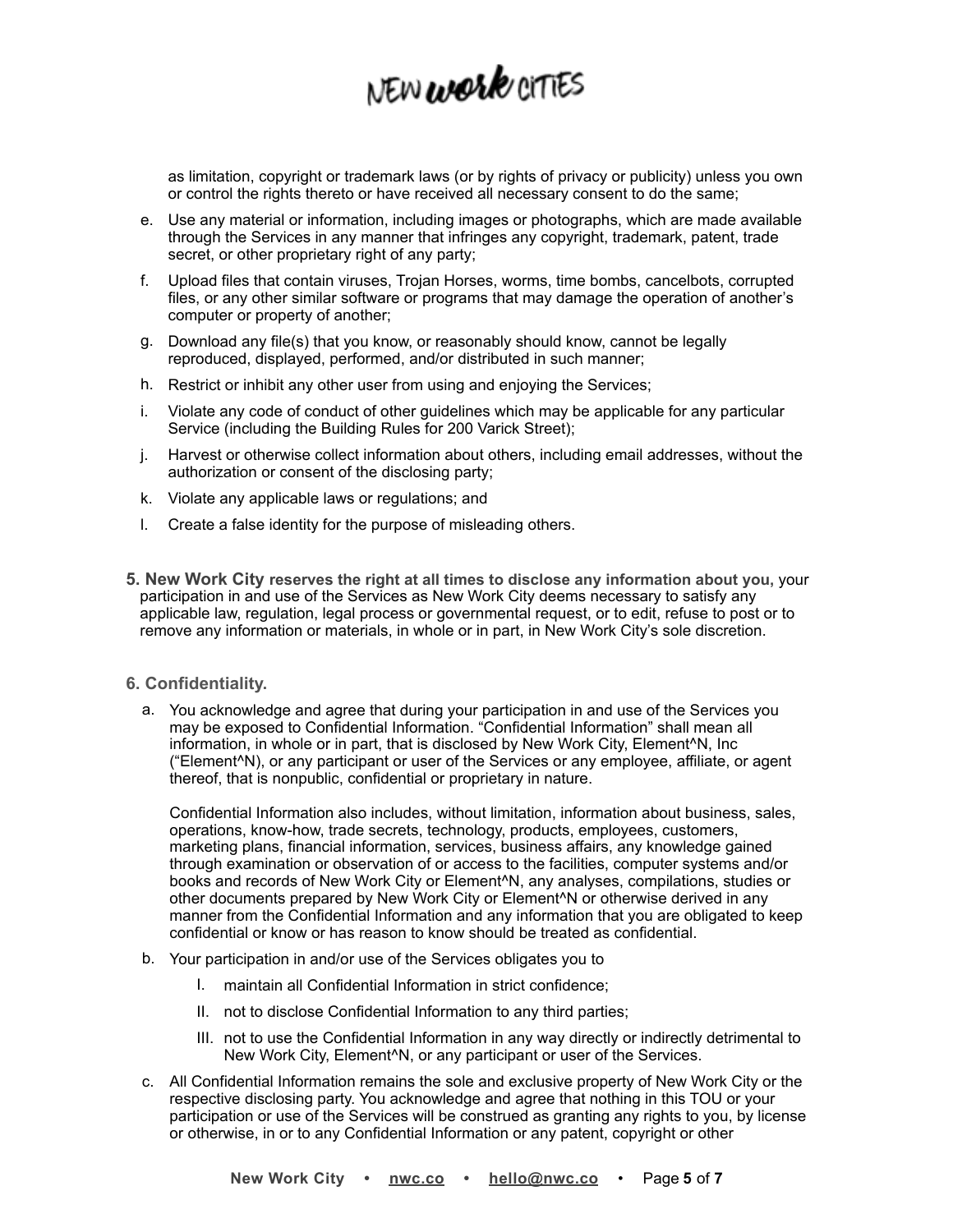intellectual property or proprietary rights of New Work City, Element^N, or any participant or user of the Services.

**7. Participation In or Use of Services.** 

You acknowledge that you are participating in or using the Services at your own free will and decision. You acknowledge that New Work City does not have any liability with respect to your access, participation in, use of the Services, or any loss of information resulting from such participation or use.

**8. Disclaimer of Warranties.** 

To the maximum extent permitted by applicable law, New Work City provides the services "as is" and with all faults, and hereby disclaim with respect to the services all warranties and conditions, whether express, implied or statutory, including, but not limited to, any (if any) warranties, duties or conditions of or related to: merchantability, fitness for a particular purpose, lack of viruses, accuracy or completeness of responses, results, workmanlike effort and lack of negligence. Also, there is no warranty, duty or condition of title, quiet enjoyment, quiet possession, correspondence to description or non-infringement. The entire risk as to the quality, or arising out of participation in or the use of the services, remains with you.

### **9. Exclusion of Incidental, Consequential and Certain Other Damages.**

To the maximum extent permitted by applicable law, in no event shall New Work City or its subsidiaries (whether or not wholly-owned), affiliates, divisions, and their past, present and future officers, agents, shareholders, members, representatives, employees, successors and assigns, jointly or individually be liable for any direct, special, incidental, indirect, punitive, consequential or other damages whatsoever (including, but not limited to, damages for: loss of profits, loss of confidential or other information, business interruption, personal injury, loss of privacy, failure to meet any duty (including of good faith or of reasonable care), negligence, and any other pecuniary or other loss whatsoever) arising out of or in any way related to the participation in or inability to participate in or use of the services, the provision of or failure to provide services, or otherwise under or in connection with any provision of this agreement, even in the event of the fault, tort (including negligence), strict liability, breach of contract or breach of warranty of New Work City, and even if New Work City has been advised of the possibility of such damages. Because some states/jurisdictions do not allow the exclusion or limitation of liability, for consequential or incidental damages, the above limitation may not apply to you.

### **10. Limitation of Liability and Remedies.**

Notwithstanding any damages that you might incur for any reason whatsoever (including, without limitation, all damages referenced above and all direct or general damages), the entire liability of New Work City or its subsidiaries (whether or not wholly-owned), affiliates, divisions, and their past, present and future officers, agents, shareholders, members, representatives, employees, successors and assigns under any provision of this TOU and your exclusive remedy for all of the foregoing shall be limited to actual damages incurred by you based on reasonable reliance up to ten dollars (USD \$10.00). The foregoing limitations, exclusions and disclaimers (including sections 8 and 9 above) shall apply to the maximum extent permitted by applicable law, even if any remedy fails its essential purpose.

### **11. Termination.**